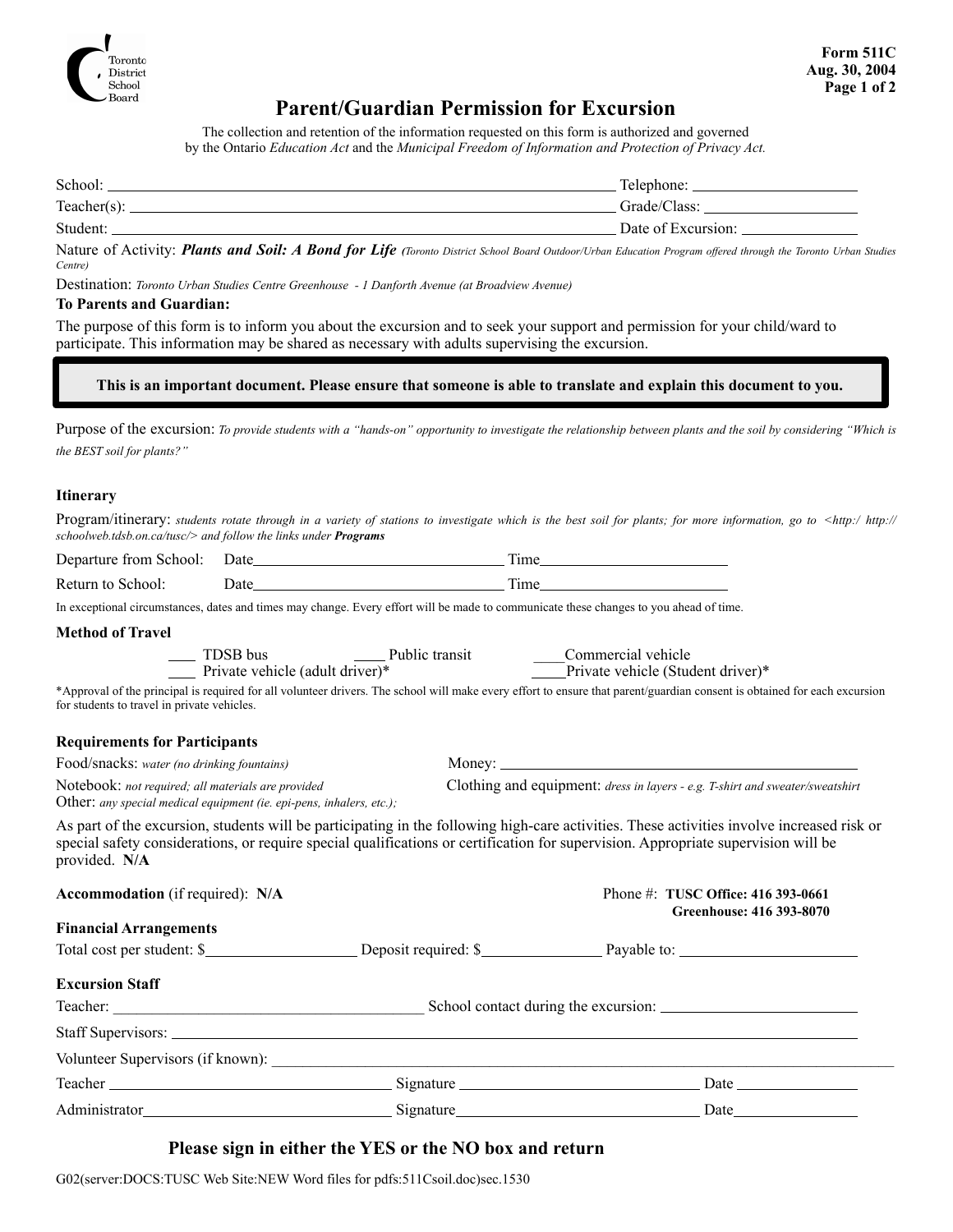

**this form to the teacher by:\_\_\_\_\_\_\_\_\_\_\_\_\_\_\_\_\_\_\_\_\_\_\_\_\_\_\_\_\_\_\_**

| in the excursion to:                                                                                                                                                                                                                                                                                                                                                                                                                                                                                                                                                                                                                                         |  |  |  |
|--------------------------------------------------------------------------------------------------------------------------------------------------------------------------------------------------------------------------------------------------------------------------------------------------------------------------------------------------------------------------------------------------------------------------------------------------------------------------------------------------------------------------------------------------------------------------------------------------------------------------------------------------------------|--|--|--|
| Plants and Soil: A Bond for Life (through the Toronto Urban Studies Centre, TDSB) on (date)                                                                                                                                                                                                                                                                                                                                                                                                                                                                                                                                                                  |  |  |  |
| Emergency Contact: <u>Contact:</u> Emergency Phone Number: Contact:                                                                                                                                                                                                                                                                                                                                                                                                                                                                                                                                                                                          |  |  |  |
| I/we give permission for my/our child/ward to be transported in a private vehicle (adult driver) , private vehicle<br>(student driver) who has been authorized by the principal.                                                                                                                                                                                                                                                                                                                                                                                                                                                                             |  |  |  |
|                                                                                                                                                                                                                                                                                                                                                                                                                                                                                                                                                                                                                                                              |  |  |  |
| Is there any change in medical information or a medical reason why your child should not participate in the activity, or which may                                                                                                                                                                                                                                                                                                                                                                                                                                                                                                                           |  |  |  |
| Should it become necessary for my/our child/ward to have medical care, I/we hereby give the teacher permission to use her/his best<br>judgment in obtaining the best of such service for my/our child/ward. I/we understand that any cost will be my/our responsibility. I/we<br>also understand that in the event of illness or accident, I/we will be notified as soon as possible.<br>Name of Parent/Guardian expansion of the contract of the contract of the contract of the contract of the contract of the contract of the contract of the contract of the contract of the contract of the contract of the contr<br>(printed name of parent/guardian) |  |  |  |
|                                                                                                                                                                                                                                                                                                                                                                                                                                                                                                                                                                                                                                                              |  |  |  |
| (or student, if 18 years old or older)<br>For students 18 years old or older, it is strongly recommended that the parent/guardian also sign this form.                                                                                                                                                                                                                                                                                                                                                                                                                                                                                                       |  |  |  |
| I wish to volunteer on this trip: Yes                                                                                                                                                                                                                                                                                                                                                                                                                                                                                                                                                                                                                        |  |  |  |
|                                                                                                                                                                                                                                                                                                                                                                                                                                                                                                                                                                                                                                                              |  |  |  |
| (or student, if 18 years old or older)                                                                                                                                                                                                                                                                                                                                                                                                                                                                                                                                                                                                                       |  |  |  |
|                                                                                                                                                                                                                                                                                                                                                                                                                                                                                                                                                                                                                                                              |  |  |  |
|                                                                                                                                                                                                                                                                                                                                                                                                                                                                                                                                                                                                                                                              |  |  |  |
| $\cdot$ to                                                                                                                                                                                                                                                                                                                                                                                                                                                                                                                                                                                                                                                   |  |  |  |
| participate in the excursion to Plants and Soil: A Bond for Life (through the Toronto Urban Studies Centre, TDSB) on                                                                                                                                                                                                                                                                                                                                                                                                                                                                                                                                         |  |  |  |
| $\qquad \qquad (date) \qquad \qquad \qquad 1.$                                                                                                                                                                                                                                                                                                                                                                                                                                                                                                                                                                                                               |  |  |  |
|                                                                                                                                                                                                                                                                                                                                                                                                                                                                                                                                                                                                                                                              |  |  |  |
| (printed name of parent/guardian)                                                                                                                                                                                                                                                                                                                                                                                                                                                                                                                                                                                                                            |  |  |  |
| Today's date: _                                                                                                                                                                                                                                                                                                                                                                                                                                                                                                                                                                                                                                              |  |  |  |

(or student, if 18 years old or older)